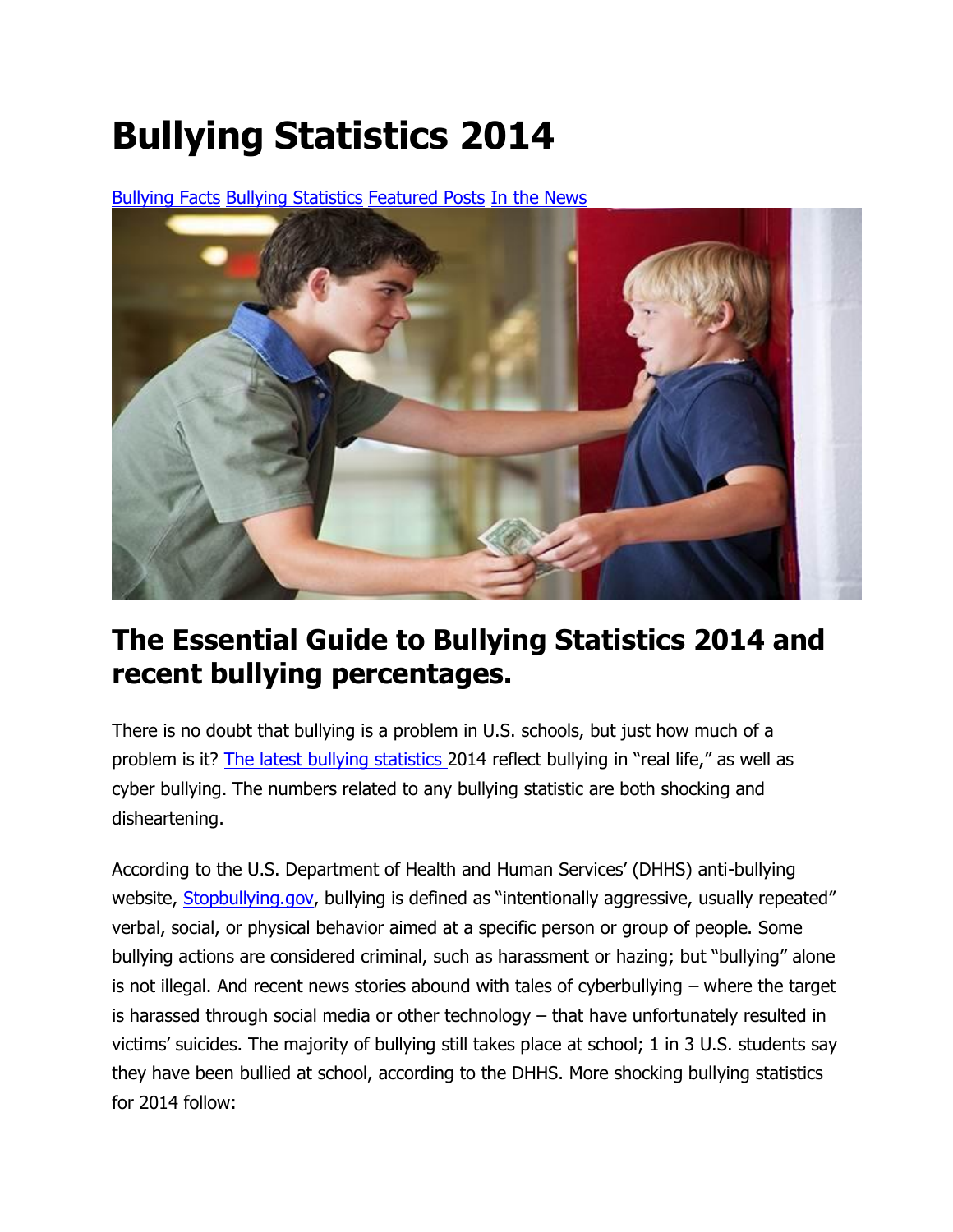### **Bullying Statistics 2014: [Middle School Mayhem](http://nobullying.com/bullying-in-middle-school/)**

According to a UCLA psychology study, bullying boosts the social status and popularity of middle school students. Psychologists studied 1,895 students at 11 Los Angeles middle schools, where students were asked to name the students who were considered the "coolest". According to Jaana Juvonen, the lead author of the study, "The ones who are "cool" bully more, and the ones who bully more are seen as "cool"".

- **20** percent of U.S. students in grades 9-12 reportedly have experienced bullying or are feeling bullied, while **28** percent of students in grades 6-12 report the same. Experts agree that most incidences of bullying occur during middle school.
- According to one study cited by the DHHS, **29.3** percent of middle school students had experienced bullying in the classroom; **29** percent experienced it in hallways or lockers; **23.4** percent were bullied in the cafeteria; **19.5** percent were bullied during gym class; and **12.2** percent of bullied kids couldn"t even escape the torture in the bathroom.
- Most of the student in the study reported name calling as the most prevalent type of bullying, followed by teasing, rumor-spreading, physical incidents, purposeful isolation, threats, belongings being stolen, and sexual harassment. Surprisingly, cyberbullying occurred with the least frequency.
- **70.6** percent of teens have seen bullying occurring in their schools and approximately **30** percent of young people admit to bullying themselves. With so many students seeing what goes on, one has to wonder why bullying proliferates – especially since the DHHS reports that bullying stops within 10 seconds **57** percent of the time when someone intervenes. Juvonen found in her study that "A simple message, such as "Bullying is not tolerated," is not likely to be very effective," and that effective antibullying programs need to focus on the bystanders, who can step in and stop the behavior.

### **Bullying Statistics 2014: [Lasting Effects of CyberBullying](http://nobullying.com/the-effects-of-cyber-bullying/)**

Most experts agree that bullying peaks in middle school, while children are making the transition from children to young adults. Although bullying certainly continues into high school – and even into adulthood, unfortunately – it does seem to subside with maturity.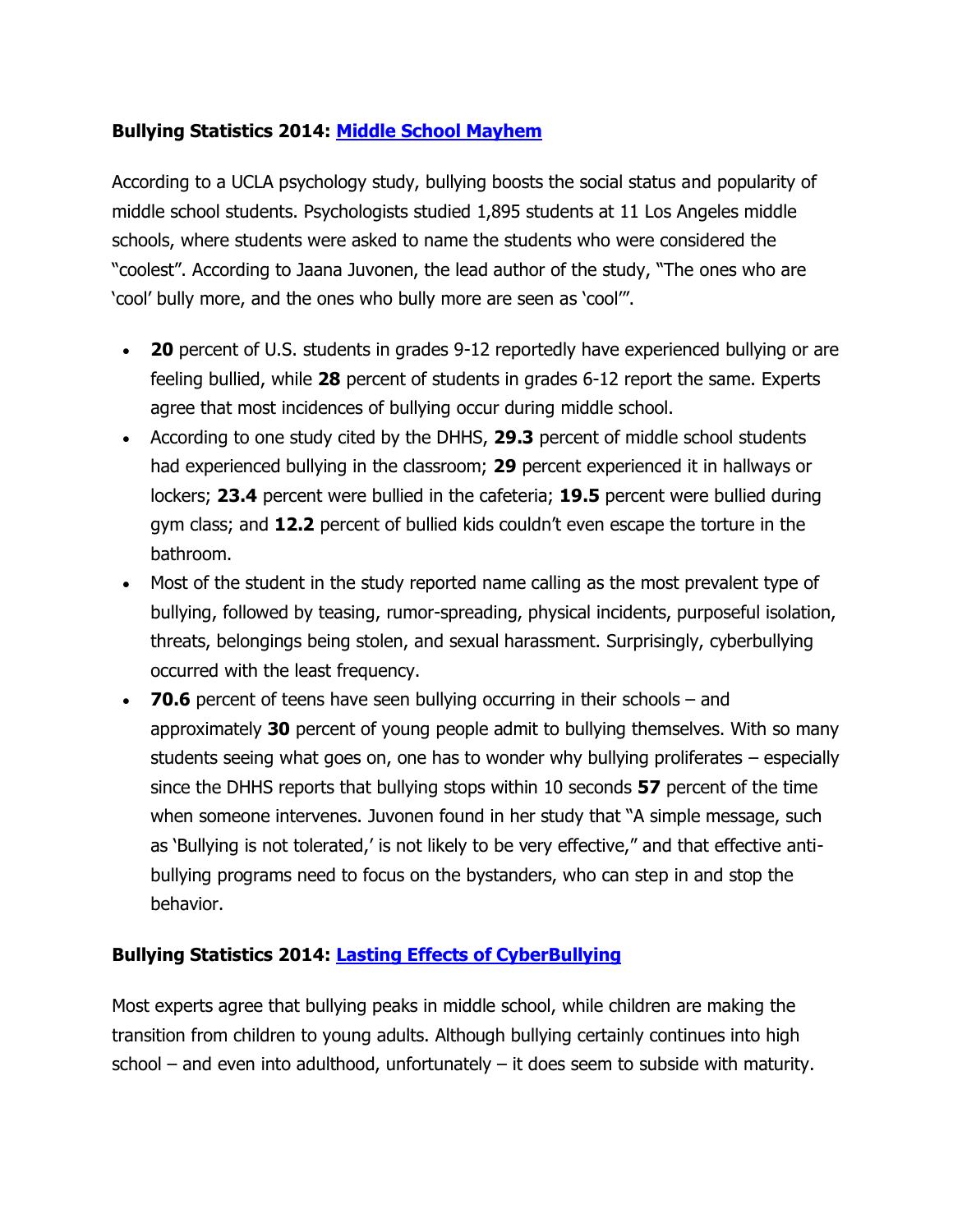Even so, approximately 160,000 teens reportedly skip school every day because they are bullied, and 1 in 10 teens drops out of school due to repeated bullying.

- **83** percent of girls, and **79** percent of boys report being bullied either in school or online.
- **75** percent of school shootings have been linked to harassment and bullying against the shooter.
- Not shockingly, students who are bullies as young adults continue the trend of abuse and violence into adulthood. By the age of 30, approximately **40** percent of boys who were identified as bullies in middle- and high school had been arrested three or more times.

### **Bullying Statistics 2014: [The Targets](http://nobullying.com/major-bullying-targets-in-the-uk/)**

Unfortunately, children and teens who are considered "different" from their peers are the most frequent targets of bullies and are constantly bullied. Special needs students; Lesbian, Gay, Bisexual and Transgendered (LGBT) students; students who are overweight; and students who are perceived as "weak" are the most likely targets of bullying by others. Nine out of 10 LGBT youth report being verbally bullied because of their sexual orientation, while **55.2%** of those students reported being cyberbullied. Of special needs students who report bullying, the majority of those who are victimized are students diagnosed with [Asperger"s Syndrome](http://nobullying.com/asperger-syndrome/), and students with Attention Deficit Hyperactivity Disorder [\(ADHD\)](http://nobullying.com/ADHD).

### **Bullying Statistics 2014: [Stopping the Cycle of Bullying](http://nobullying.com/10-ways-to-stop-bullying/)**

Unfortunately, only **20**-**30** percent of students who are bullied tell adults or authorities about their situations. Without accurate reporting, it's difficult to change the patterns of bullying and abuse that persist in the U.S.

### **Shocking Facts about Bullying: Why Bullies Bully**

[It is only by understanding why bullies bully that we can be able to understand just how](http://nobullying.com/why-bully/)  [they pick their prey or victim.](http://nobullying.com/why-bully/) When a bully wants to become popular, it is understood that he will pick on the most unpopular kid, one who has for one reason or another been shunned by the peer group. The bully will reason that the peer group will applaud this antisocial behaviour and he or she will then become popular at the expense of the poor victim.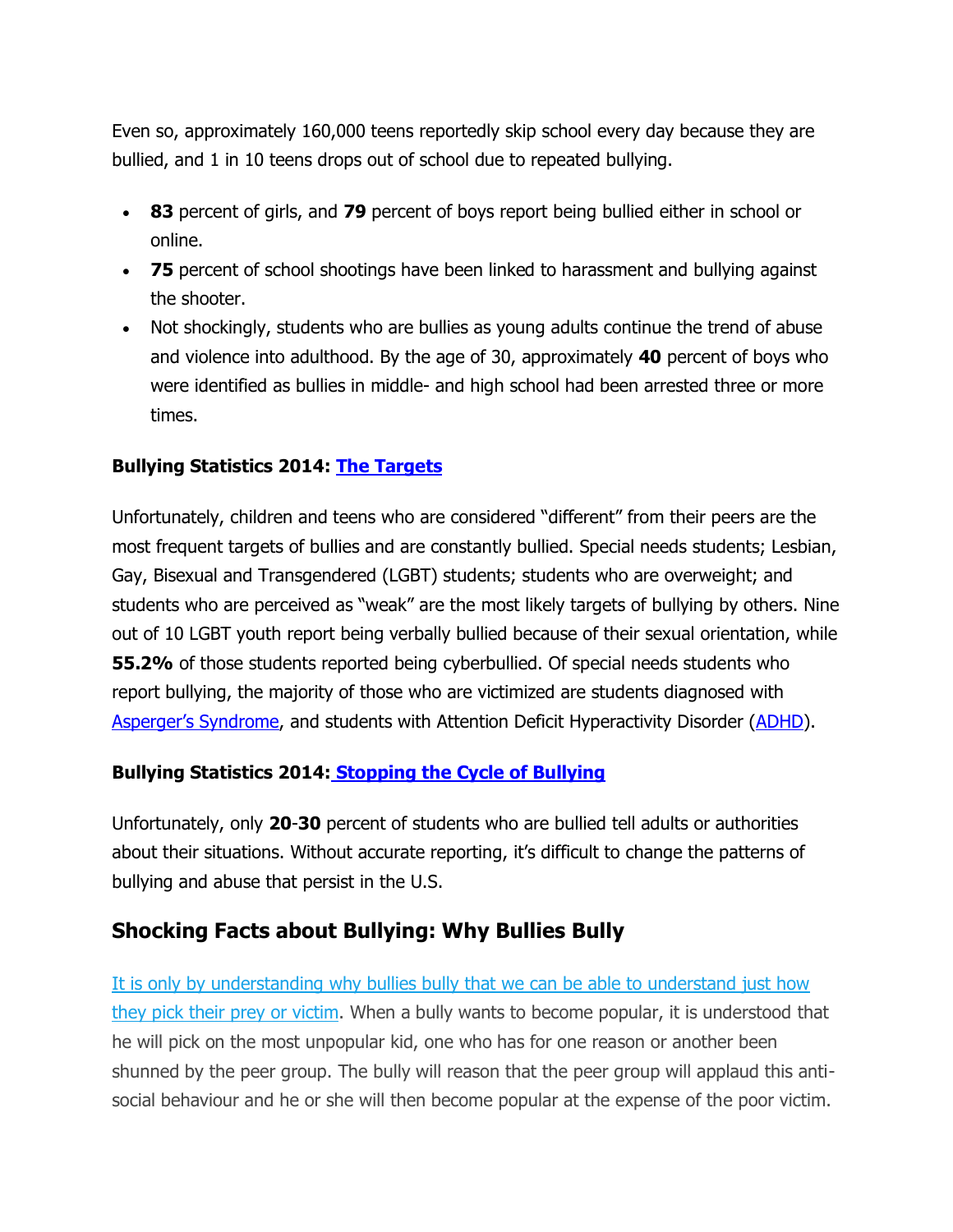If the bully comes from a home where fighting and violence is the order of the day, then he or she will see it as an acceptable behaviour in the society. The same case happens to be true in schools where there is a lot of bullying happening and helps understand Why Bullies Bully.

### [A child who is bullied and rejected could also turn into a bully too.](http://nobullying.com/why-would-people-bully/)

Power may also prompt people to bully others. Teenagers who are given power over the others should also be trained in leadership skills to keep them from exercising it in a negative way.

# **Types of Bullies**

In order to know how to deal with bullies, you need to know what type of bully you are [dealing with.](http://nobullying.com/andrea-mathews-on-bullies-in-school/) Although bullies can exist just about anywhere, the three most common types of bullies are:

- School bullies
- Cyber bullies
- Workplace bullies

Bullying behaviors are common to all types of bullies, whether you need to know how to deal with bullies at work or how to deal with bullies at school. [All bullies are aggressive.](http://nobullying.com/bullying-when-should-parents-get-involved/) Bullies do not like to be disagreed with. This aggression could be physical or verbal. Bullies may hit you or take your money. Threats can come to the victim, the victim's family, the victim"s possessions or the victim"s pets, all by evil bullies.

The common result of bullying behavior is that the victim feels powerless. They never know when their bully is going to strike next. They also are confused as to why they are getting bullied in the first place. The reason why bullies pick victims really doesn"t matter. Bullies pick victims because that is what they do. Bullying behavior does not stop until bullies meet bigger and more powerful bullies.

# **What about [Bullying Statistics 2013?](http://nobullying.com/general-bullying-statistics/)**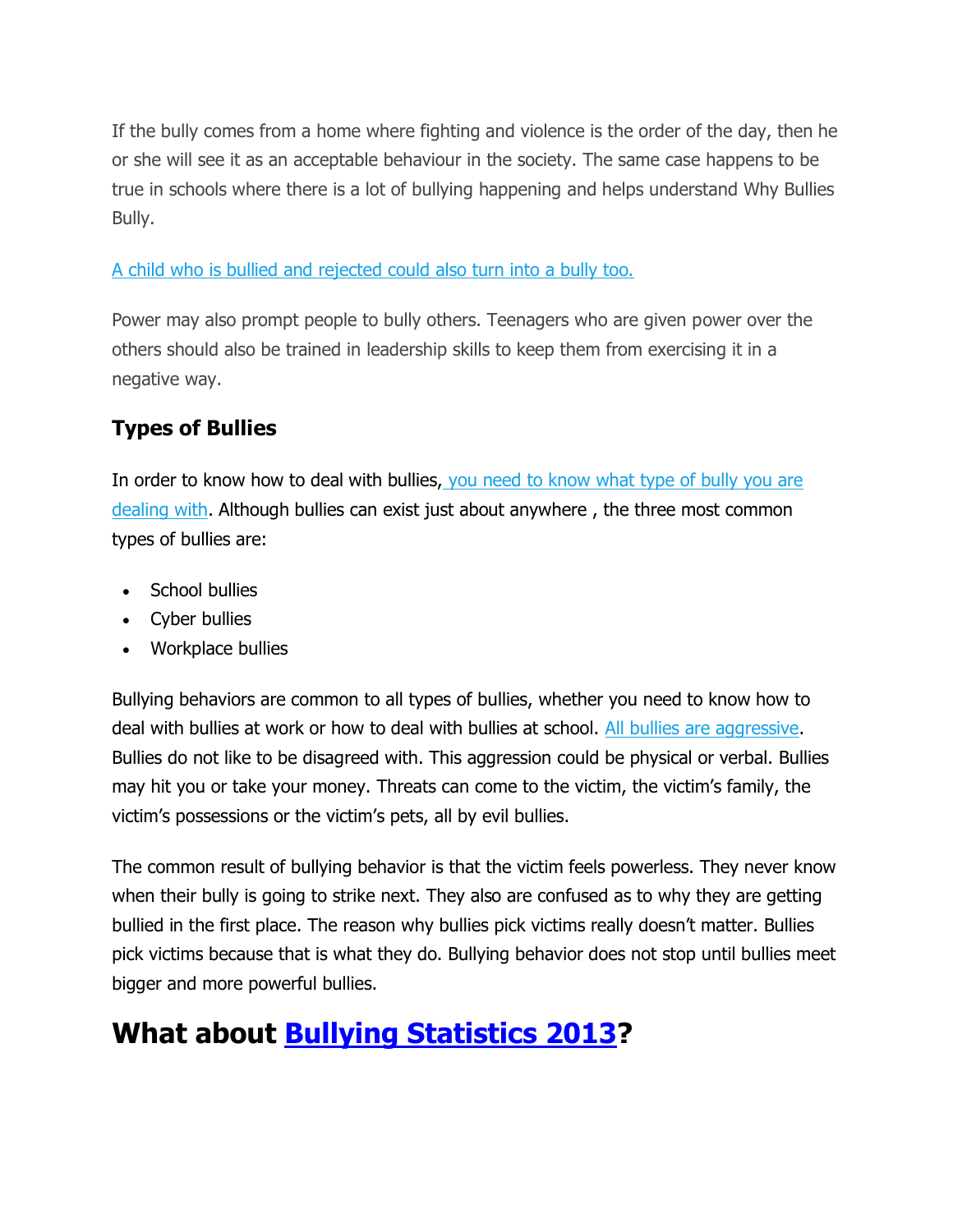School bullying prevention programs are known to decrease bullying in schools up to **25** percent. That is one of the **Shocking Facts about Bullying.**

About **28** percent of students in grades 6-12 experience some form of bullying according to bullying statistics 2013. Over **30** percent of students admit to bullying classmates and peers. When an adult intervenes in a bullying incident, it stops within 10 seconds or more about **57** percent of the time. This is why addressing the problem often cuts down on bullying incidents that happen daily and rescues many students from being bullied.



There are many different types of bullying. According to Hertz, Donato and Wright there is a strong correlation between bullying and suicide related behaviors. The relationship is often influenced by o factors like depression and delinquency. Those bullied by peers were more likely to think of suicide and even attempt it.

Middle school students report many different forms of bullying during the school years. About **44.2%** of bullying is teasing which is often playing jokes and calling a child names. Over **43.3** percent of children have rumors and lies spread about them verbally or online. About 36.3 percent of children experience pushing and shoving in lines or class, **32.4%** report hitting, shoving, and kicking by peers, and **29.2%** have been left out or ignored by classmates.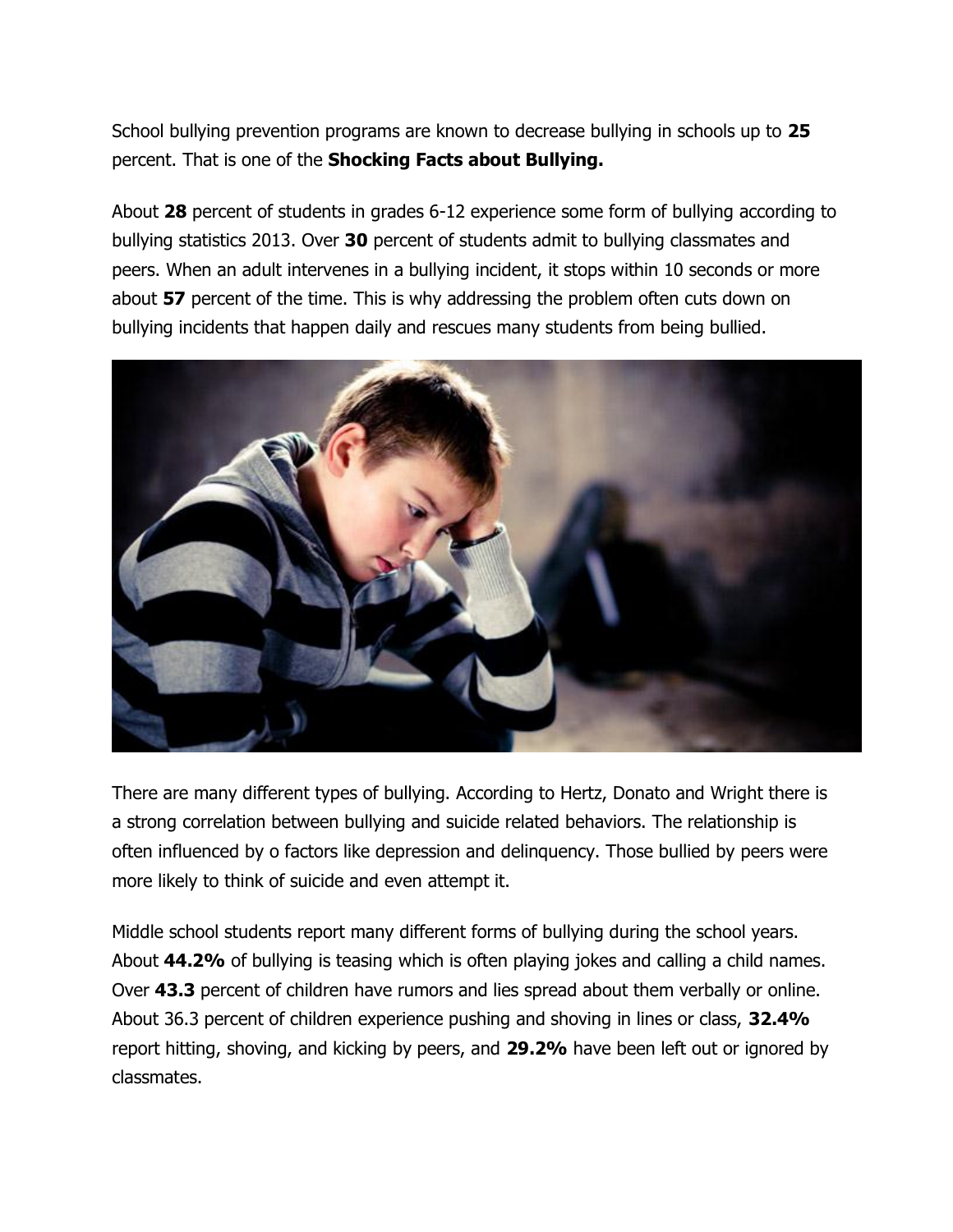About **28.5** percent of middle school students been threatened by peers and classmates and 27.4 report someone stealing their belongings as another type of bullying. Over **23.7** percent report sexual comments and gestures as another form of bullying.

Where does bullying occur many parents and teachers wonder about the location. Bullying takes place on school grounds and often on the bus. This is not the only place it occurs however ! Cyber bullying occurs on cell phones and online on social networks, boards, and through email. A study of middle school students reported that they were bullied about **29.3%** in classrooms, **29.0%** in the school hallways or near lockers, and **23.4%** in the cafeteria.

Other locations that school student were bullied were **19.5%** of the time the gym or PE class, the bathroom **12.2%**, and the playground or recess **6.2 %** .. This study shows that bullying occurs in many locations where children gather to study, play, or hang out. Only between **20** to **30** percent of students that are bullied tell an adult or teacher about the incident.

Regular bullying and cyber bullying in schools and elsewhere are believed to be linked to violence among youth, suicide and even murder. Over **77** percent of students have been bullied verbally, mentally, and physically. Each day about 160,000 students miss school because of bullying or because of their fear of being bullied. The sad fact is that every 7 minutes a child is bullied on the playground. Adult intervention is often **4%**, peer or classmate intervention is **11%**, and no intervention is **85%**. This means that is more common for these incidents to be ignored.

The Bureau of Justice School Bullying and Cyber Bullying reports that bullying often leads to violence. About **87** percent of students say school shootings are motivated by the desire to get back at those who have hurt them. About **86** percent in this study cite bullying as the reason that kids turn to lethal violence. Some students believe that experiencing physical or emotional abuse at home can lead to similar behavior at school. About **61** percent linked school shootings with the perpetrator being physically abused at home. These are some of the statistics from their study.

Reports and gay bullying facts reveal that gay bullying is also rampant in schools and online. Any child who isn"t fitting in counts as an active member of the homosexual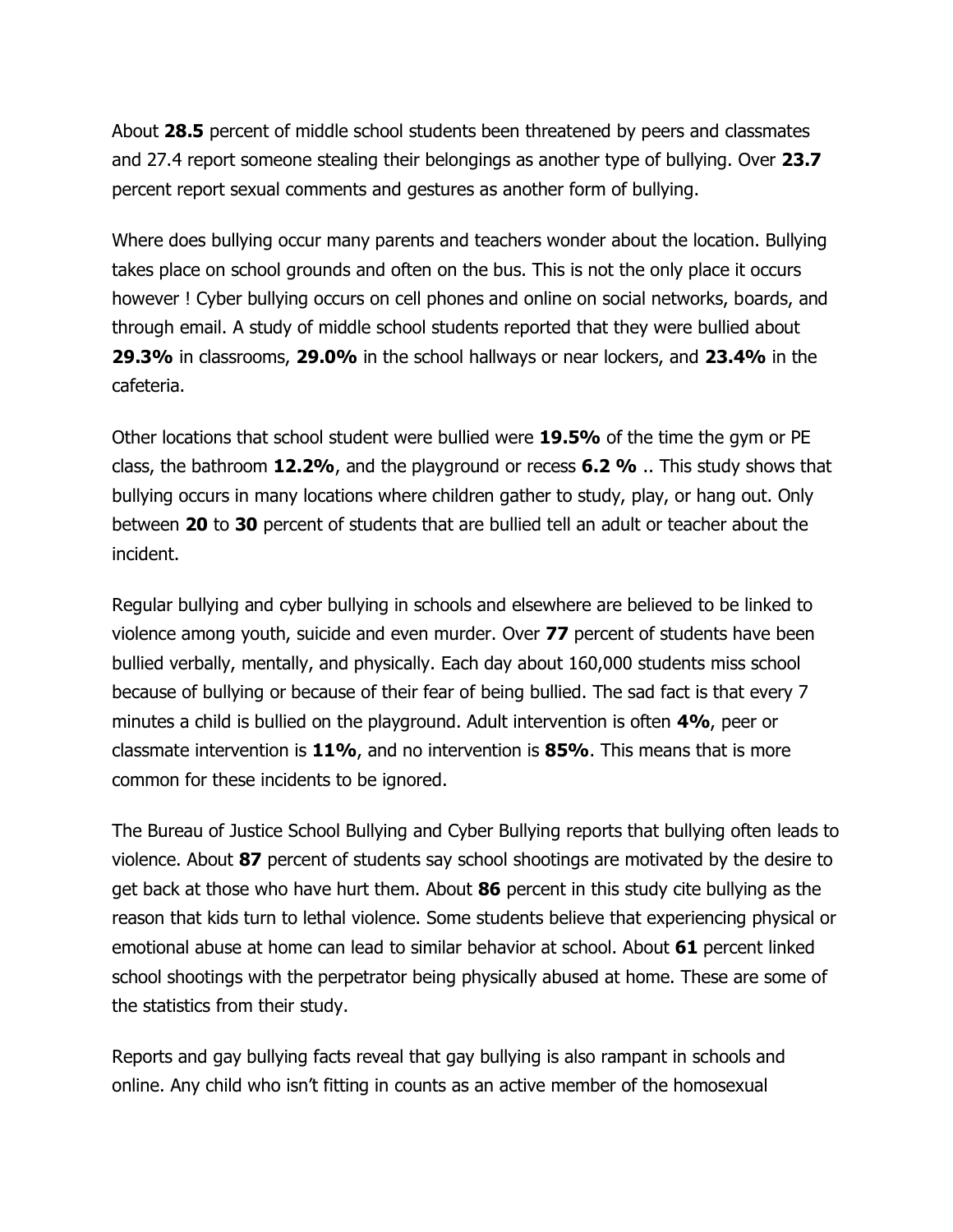community and is consequently bullied and harassed. One of the most **Shocking Facts about Bullying.**

It is essential for parents and educators to understand what is bullying in school and how figuring out what is bullying in school can help them fight bullying the right way. Grasping bullying facts or "bully facts" can help parents and educators start the right conversation with their children, bullying is a complicated socio-psychological issues and the way to fight it is to be armed with much bullying facts today.

Knowing the bullying statistics 2013 gives parents, teachers, and other adults knowledge of the problem. It does not stop or resolve the problem that many boys and girls face every day at school or online. This problem affects all groups despite the race, sex, gender, religion, or nationality. One bullying statistic gives higher rates for handicapped and LGBT youth evident in gay bullying facts.

Bullying statistics 2013 offer key points on what to look for in your child or at children in school. Knowing the types of bullying and where it occurs gives an adult the advantage. Remember statistics on bullying 2013 point to a problem that must be addressed to change things.

Don"t let your loved one become a shocking number in a bullying statistic especially with the rise of bullying in middle school making it a hub for future bullies. As for cyber bullying in schools, do you think it is a real problem these days? Tell us your thoughts on cyber bullying in schools?

**We hope you have enjoyed reading our Bullying Statistics 2014 and Bullying Statistics 2013 and we encourage you to spread the word by simply sharing it on your social media. It is as simple as that! Share this guide on bullying percentages in today's world now and stop bullies from ruining your life, you don't have to live your life being bullied. Help all those around you say "No Bullying Allowed again"! Got info on how to reach a no bullying zone in your school? tell us below.**

### **Learn more about [Sibling Bullying!](http://nobullying.com/sibling-bullying/)**

**[Take the Anti Bullying Pledge!](http://nobullying.com/anti-bullying-pledge/)**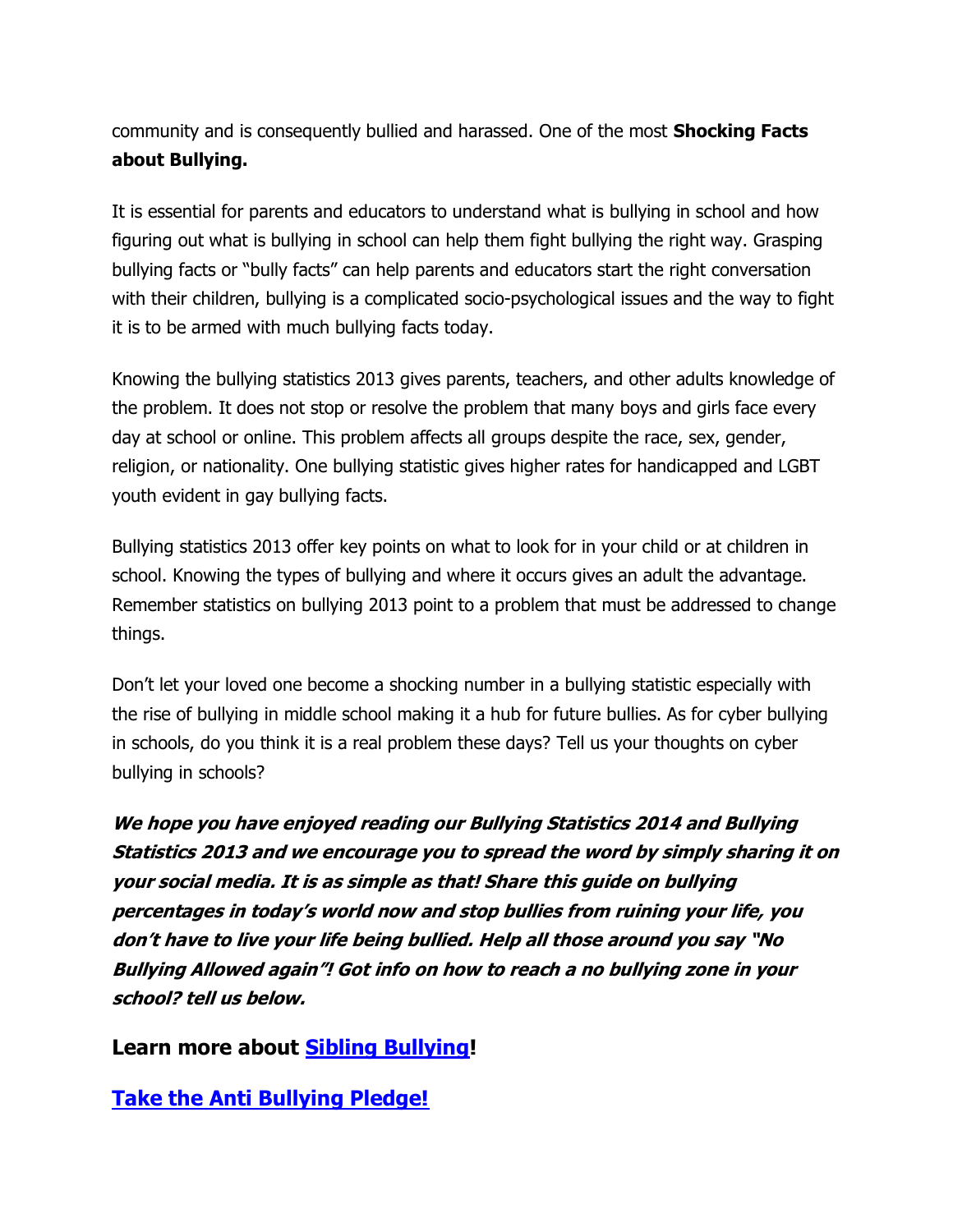# **[Join the Bullying Campaign!](http://nobullying.com/bullying-campaign/)**

# **[Discover our most important anti bullying facts!](http://nobullying.com/anti-bullying-facts/)**

#### [NOBullying.com](http://nobullying.com/)

### **[The Movement Against Bullying](http://nobullying.com/)**

#### **Navigation**

- [Teens](http://nobullying.com/category/teens/)
	- o **[Bullied Teen](http://nobullying.com/category/teens/bullied/)**
	- o [The Teen Bully](http://nobullying.com/category/teens/the-bully/)
	- o [The Bystander](http://nobullying.com/category/teens/the-bystander/)
- [Teachers](http://nobullying.com/category/teachers/)
	- o [Teachers Advice](http://nobullying.com/category/teachers/advice/)
	- o [Teachers Resources](http://nobullying.com/category/teachers/resources/)
- [Parents](http://nobullying.com/category/parents/)
	- o **[Parents Coaching](http://nobullying.com/category/parents/coaching/)**
	- o [Parents Tips](http://nobullying.com/category/parents/tips/)
	- o [Understand Bullying](http://nobullying.com/category/parents/understand-bullying/)
- [Bullying Facts](http://nobullying.com/category/bullying-facts/)
	- o **[Bullying Laws](http://nobullying.com/category/bullying-facts/bullying-laws/)**
	- o **[Bullying Statistics](http://nobullying.com/category/bullying-facts/bullying-statistics/)**
	- o [Bullying Definitions](http://nobullying.com/category/bullying-facts/definitions/)
	- o [Bullying Resources](http://nobullying.com/category/bullying-facts/resources-bullying-facts/)
	- o [Bullying Tips](http://nobullying.com/category/bullying-facts/tips-bullying-facts/)
- [Bullying Stories](http://nobullying.com/category/bullying-stories/)
	- o **[Bullying Victims](http://nobullying.com/category/bullying-stories/bullying-victims/)**
	- o **[Bullying Cases](http://nobullying.com/category/bullying-stories/bullying-cases/)**
	- o [Success Stories](http://nobullying.com/category/bullying-stories/success-stories/)
- [Cyber Safety](http://nobullying.com/category/cyber-safety/)
	- o [Online Predators](http://nobullying.com/category/cyber-safety/online-predators/)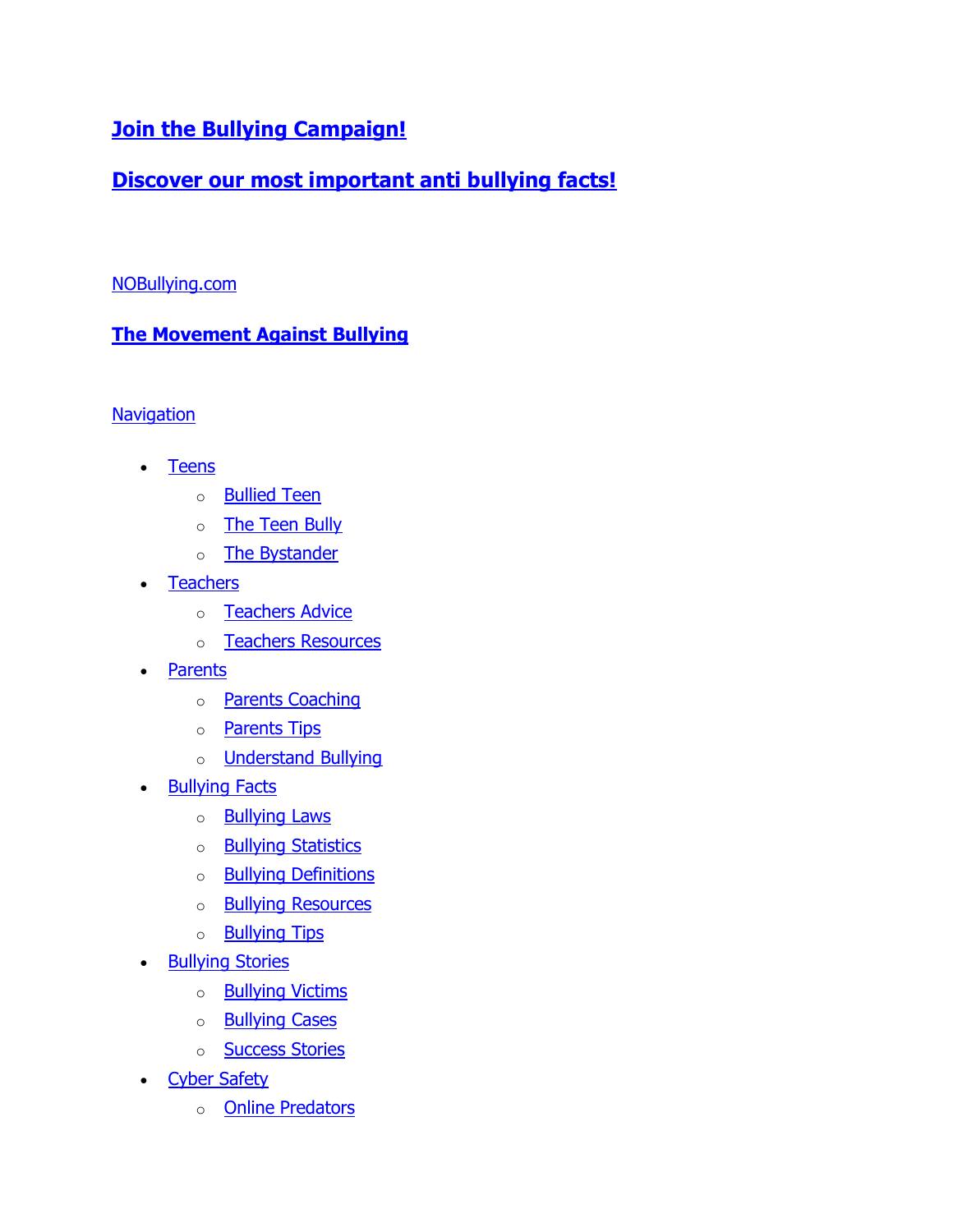- o **[E Safety Tips and Tricks](http://nobullying.com/category/cyber-safety/safety-tips-and-tricks/)**
- o [Sexting](http://nobullying.com/category/cyber-safety/sexting/)
- o **[Social Media Safety](http://nobullying.com/category/cyber-safety/social-media-safety/)**
- o **[Internet Safety Trends](http://nobullying.com/category/cyber-safety/trends/)**
- **[Mental Health](http://nobullying.com/category/mental-health/)** 
	- o [Health Professionals](http://nobullying.com/category/mental-health/health-professionals/)
	- o [Bullying Help](http://nobullying.com/category/mental-health/health-professionals/bullying/)
	- o [Depression](http://nobullying.com/category/mental-health/health-professionals/depression/)
	- o **[Bullying Experts](http://nobullying.com/category/mental-health/health-professionals/bullying-experts/)**
- [Teens](http://nobullying.com/category/teens/)
- [Teachers](http://nobullying.com/category/teachers/)
- [Parents](http://nobullying.com/category/parents/)
- [Bullying Facts](http://nobullying.com/category/bullying-facts/)
- **[Bullying Stories](http://nobullying.com/category/bullying-stories/)**
- [Cyber Safety](http://nobullying.com/category/cyber-safety/)
- [Mental Health](http://nobullying.com/category/mental-health/)



### [School Bullying Advice & Articles](http://nobullying.com/category/teachers/)

 $\bullet$ 

 $\bullet$ 



[Bullying Advice For Parents](http://nobullying.com/category/parents/)